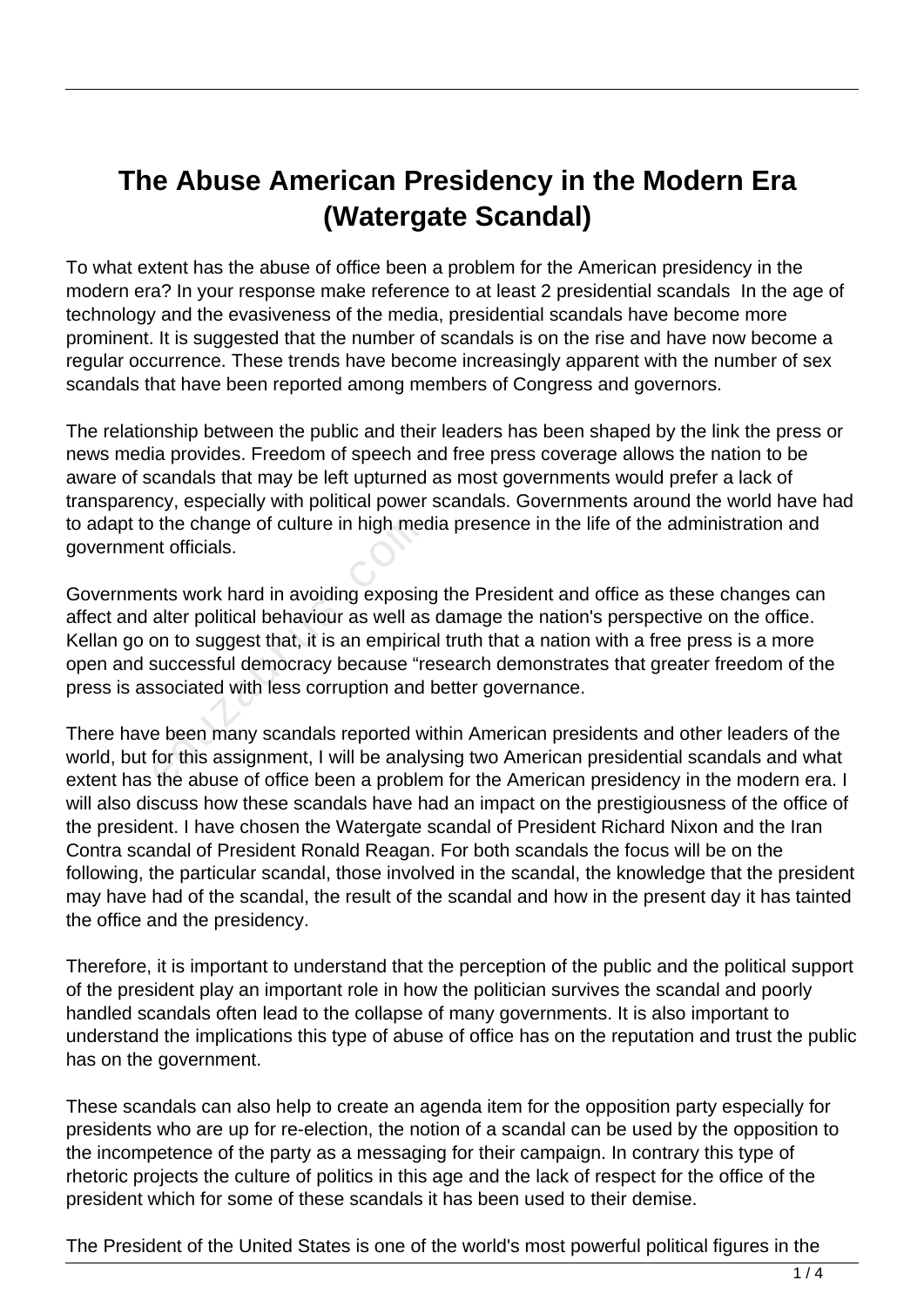world, he/she directs the executive branch of the federal government and is the commander-inchief of the United States Armed Forces. Therefore, his image is vital to the people he governs and needs to be trustworthy. Scandals have occurred in the office of the president since the beginning and the extent of what makes a scandal ranges as the presidential scandal has not become a political study and it appears there is no measure to why scandals occur.

However, it has been noted that a range of scandals that have occurred since the presence of the media these include affairs, fathering children out of wedlock, slush funds for personal expense only to mention a few. For the two scandals in this assignment, I will be focusing on political scandals which can often be found to be the worst type as they explain the reasoning for such misbehaviour. I will further establish who took part in the scandal relating or involving the president, what was the scandal and lastly when the scandal took place.

Scandals usually begin with the establishment of a frame. The increase in presidential scandals fits no political study as it is an unmeasurable study to understand if the abuse of office is becoming more common or if the media's coverage has become more scandal focused or additionally has it become a bargaining chip for the opposition in a new set of rules in politics. Nonetheless, this new realm of presidential scandals continues to challenge the relationship.

I will begin with the most famous scandal, Richard Nixon's Watergate. The Watergate scandal may have been one of the most complex political scandals in American history as it involved many members of a group created by Nixon's closest to destabilise the Democratic party and help re-elect Nixon for another term. To break down this scandal, it is important to understand the events of this scandal and how it abused power and transparency required for any administration. ss, this new realm of presidential s<br>with the most famous scandal, Ri<br>been one of the most complex pol<br>nbers of a group created by Nixon<br>cot Nixon for another term. To brea<br>of this scandal and how it abused<br>tion.<br>and when

The what and when would be the break-in and burglary of the Watergate building at the Democratic National Committee can simply not be justified and highlights Nixon's administration's willingness to circumvent the law. For many during the investigation, the question asked by Senator Howard Backer that overshadowed the scandal was "what did the president know and how much did he know?" and rightly so, the question held such weight as it allowed the public and senators to understand to what extent had this abuse of power began and was the President aware of such.

It also highlighted Nixon and his aides willingness to continue purely for egoistic reasoning to undermine the electoral process in place and to use dirty tricks to attain the information but also the disappearance of moral values in the administration. Additionally, it cannot be ignored that many of Nixon's aides had been well established employees of the CIA, employed to protect the American public but instead formed a group called the Plumbers whose main job was to stop political leaks and participated in dirty campaign tricks against the Democrats to help reelect President Nixon for another term, these aides misused the office and the trust of the American public and abused power given to them.

Therefore, using the formula, the who would be the Plumbers. Like mentioned previously although Nixon did manage to win for a second term in a landslide but how much of this scandal had the president been aware of? During the Saturday Night Massacre after the release of the tapes Nixon went onto declare his innocence in a press conference once again but the Investigation continued because it has now become apparent to the public that Nixon and his administration had been in full effect to cover the Watergate break in to cover the president and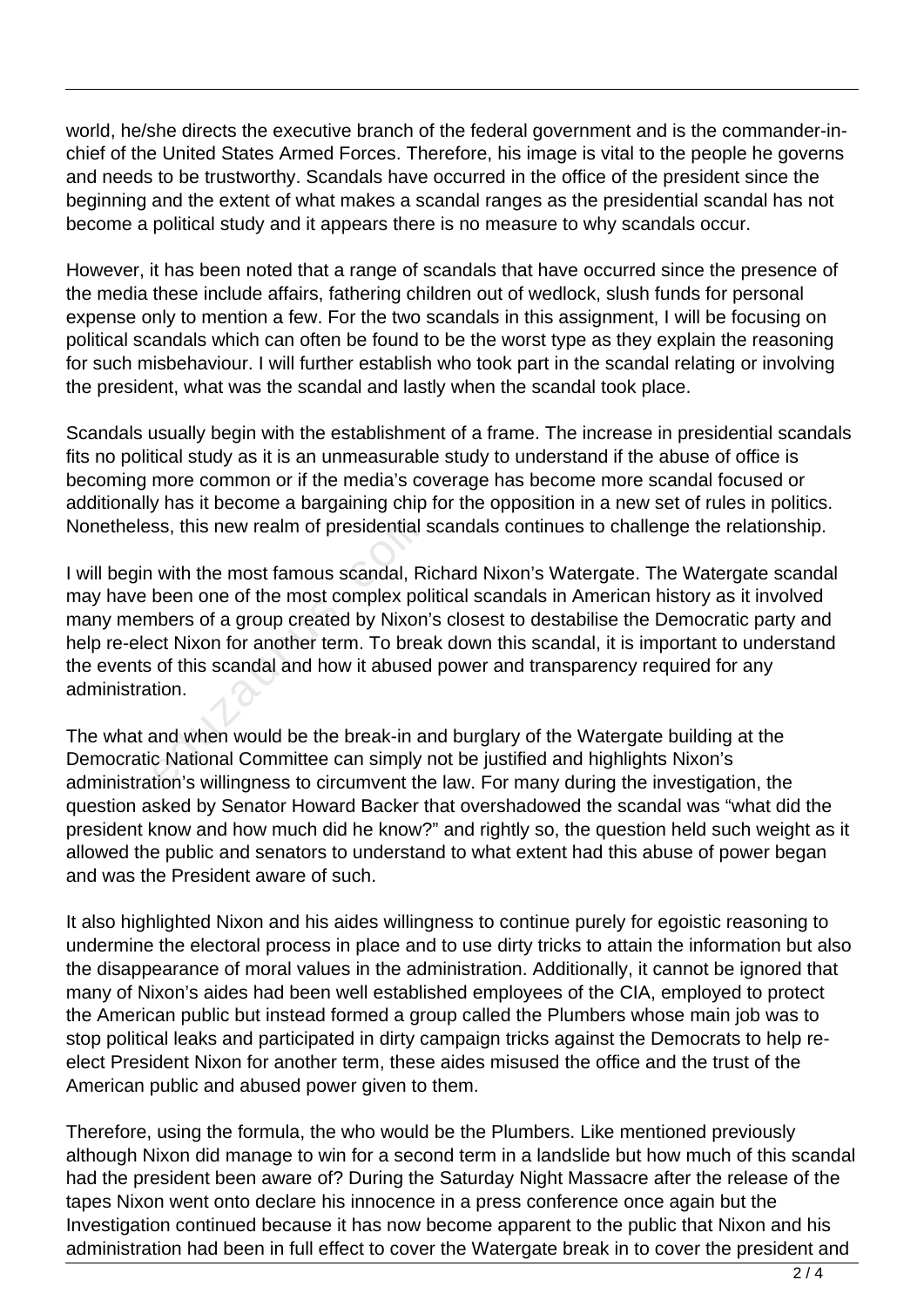to avoid tarnishing Nixon's presidency.

Although in recent years the invasiveness of the media has been critiqued it can be said that without the efforts and perseverance of the media, Nixon's Watergate scandal would have been swept under the rug The Washington Post's Bob Woodward and Carl Bernstein helped to push the story and continued to investigate helping it to grow in importance as it was a clear abuse of power from Nixon and his aides. Referring to the question concerning the impact such events have had on the Presidency, transparency has become a vital quality in any future Presidents and accountability to wrongdoing have also become important for the office.

It has remained important to the American public that any President found to have had any prior knowledge of such scandal is investigated fairly. This is seen to date with the ongoing investigations being conducted on President Trump's administration and can also be attached to the impeachment of Bill Clinton in 1998. The reputation of the office is hugely impacted when a scandal occurs as it.

To some extent, the re-election of Nixon was a success but to what measures of success because although it may have not been proven, using illegal measures as well dirty tricks does not make the re-election that successful and proves to create future problems for the presidency. However, after the break in of the Watergate building Nixon's sustained a strong stance on denying any knowledge of the break in and any involvement of acquiring the relevant information, denying the American public the trust they had placed into his hands when electing him initially. Ithough it may have not been prov<br>
the re-election that successful and<br>
the re-election that successful and<br>
the denying any knowledge of the bre<br>
in, denying the American public the<br>
the power here is a president<br>
there i

Nixon's government discredited the systems put into place to avoid leaks, while sabotaging and therefore abused the power he had as president which ended resulted to Nixon resigning from office in 1974 to avoid facing impeachment. Following his resignation twenty-one, individuals associated with Nixon's administration were imprisoned all for crimes related to the Watergate scandal. Nixon himself managed to avoid impeachment and imprisonment and was later pardoned by Gerald Ford.

Less than 12 years later, unimaginably America was faced with another political scandal, this time with President Ronald Reagan and his closest staffers. Like Watergate, the Iran-Contra scandal was complex and like the question asked by Senator Backer, was Reagan aware of the deal before the outbreak of the scandal? During Reagan's presidency, the threat of the spread of communism foreshadowed his policies and international engagement.

During this period Reagan feared that Central America was under threat of the spread of Communism especially in Nicaragua, who had recently elected a new government known as the Sandista government. In Reagan's eyes, he viewed the Sandista government to be a communist party and for Reagan's administration similar to Eisenhower, Reagan believed through the Reagan Doctrine that a solution to contain and protect democratic governments from this spread of communism was necessary to avoid them from taking over the world.

To that point, Reagan pledged to support the Contras, the anti-communist rebel fighters but this would backfire later in the mid-1980s on Reagan's administration as Congress decided to not provide any federal funding through the Boland amendment (Matthews and others, 2019).This was not the only political issue being faced by the Reagan administration, by 1979 the Islamic Revolution had changed Iran and Hezbollah had taken hostage of several American citizens in